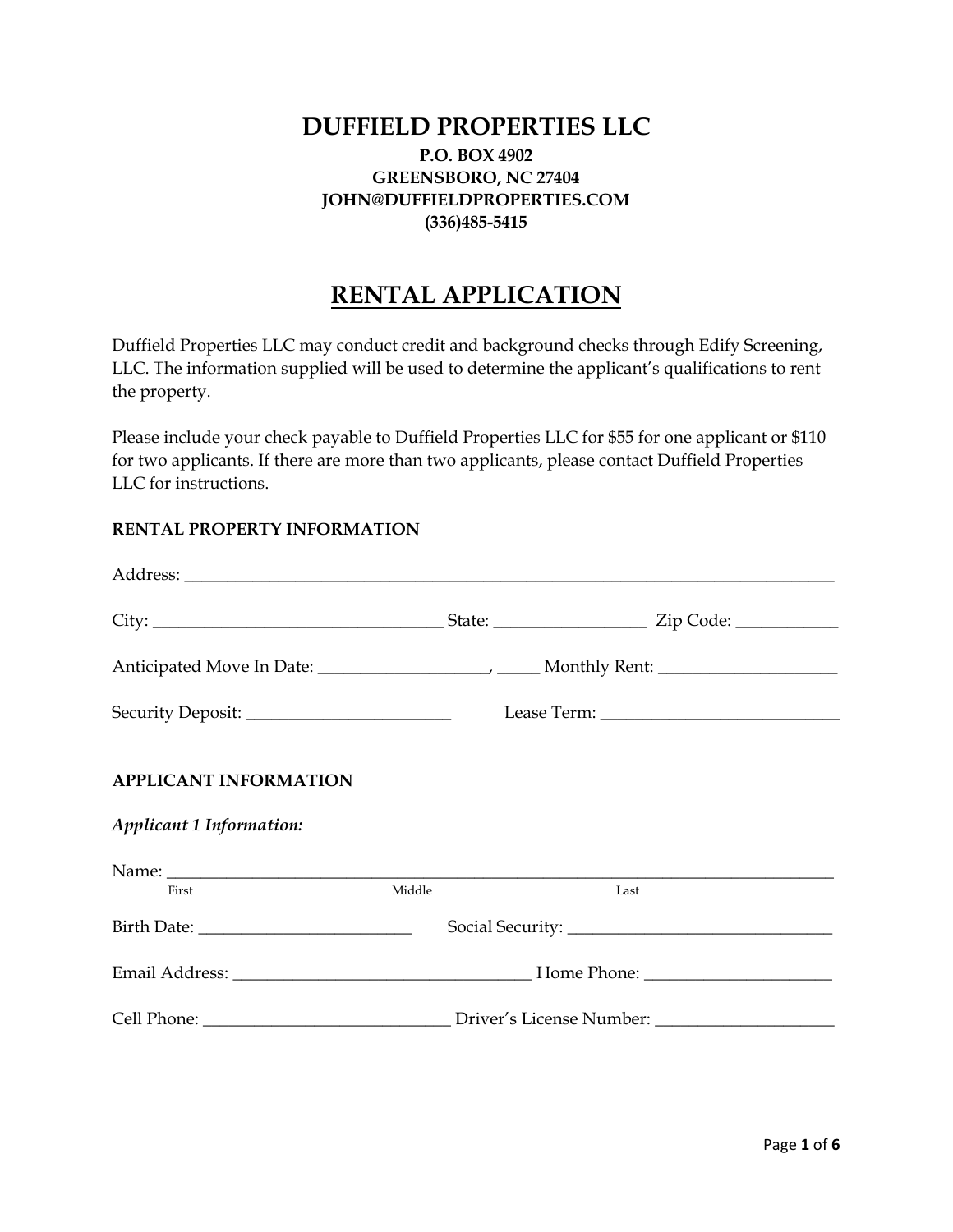## *Applicant 2 Information:*

| First                                              | Middle             | Last                                                                     |  |
|----------------------------------------------------|--------------------|--------------------------------------------------------------------------|--|
|                                                    |                    |                                                                          |  |
|                                                    |                    |                                                                          |  |
|                                                    |                    |                                                                          |  |
| All Other Occupants (under 18):                    |                    |                                                                          |  |
| Name:                                              | <b>Birth Date:</b> | Relationship to Applicant:                                               |  |
|                                                    |                    |                                                                          |  |
|                                                    |                    | <u> 1999 - Johann Harry Louis, amerikan bernama (h. 1989).</u>           |  |
| I do not have pets.                                |                    |                                                                          |  |
| understand the nonrefundable fee is \$450 per pet. |                    | I have pets. Please include the Pet Addendum with the Lease Agreement. I |  |
| RESIDENTIAL HISTORY (last three years):            |                    |                                                                          |  |
| <b>Current Residence:</b>                          |                    |                                                                          |  |
|                                                    |                    |                                                                          |  |
|                                                    |                    |                                                                          |  |
|                                                    |                    |                                                                          |  |
|                                                    |                    |                                                                          |  |
|                                                    |                    |                                                                          |  |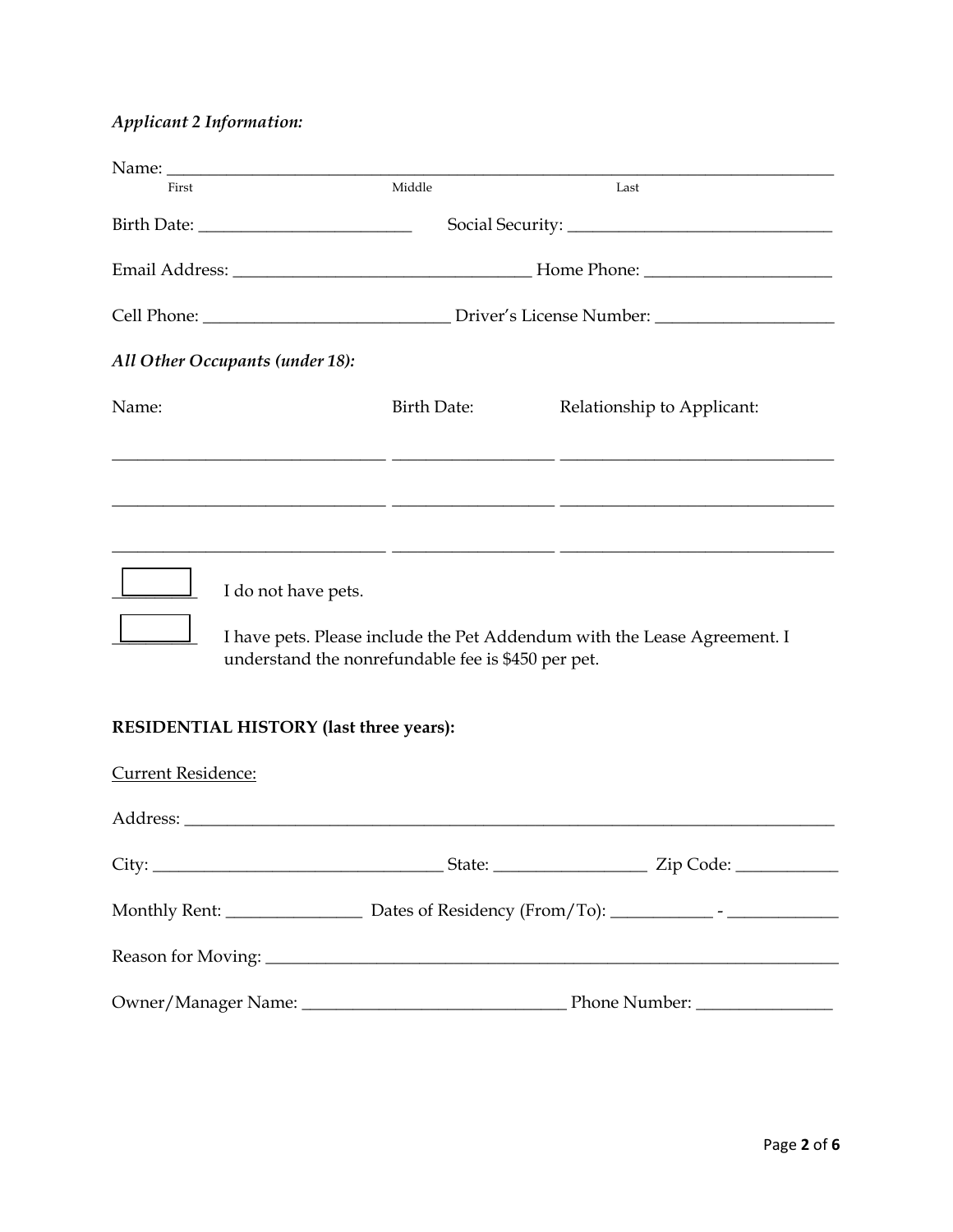## Previous Residence:

|                                                    | Monthly Rent: _______________________ Dates of Residency (From/To): ________________________________ |
|----------------------------------------------------|------------------------------------------------------------------------------------------------------|
|                                                    |                                                                                                      |
|                                                    |                                                                                                      |
| Other Questions:                                   |                                                                                                      |
| Have you ever been evicted from a rental property? | $\overline{\text{No}}$ $\overline{\phantom{a}}$<br>$Yes \perp$                                       |
| If so, what was the reason?                        |                                                                                                      |
|                                                    |                                                                                                      |

 $\_$  , and the set of the set of the set of the set of the set of the set of the set of the set of the set of the set of the set of the set of the set of the set of the set of the set of the set of the set of the set of th

## **EMPLOYMENT HISTORY**

### *Applicant 1 Information:*

| Employment Status: Full-Time Part-Time Student Status Lumployed   |  |
|-------------------------------------------------------------------|--|
|                                                                   |  |
|                                                                   |  |
|                                                                   |  |
|                                                                   |  |
| Employment Status: Full-Time Part-Time Student Student Unemployed |  |
|                                                                   |  |
|                                                                   |  |
|                                                                   |  |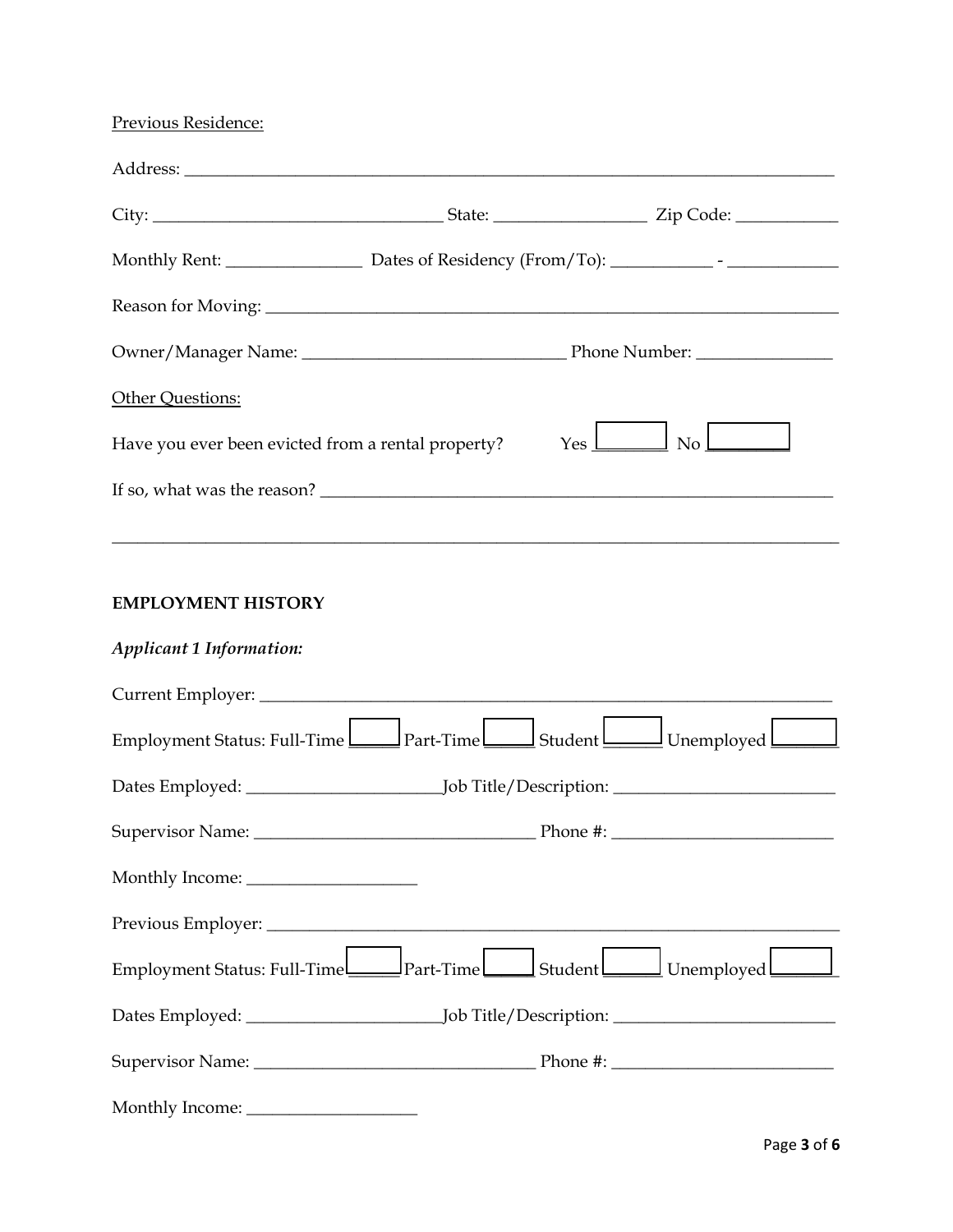## *Applicant 2 Information:*

| Employment Status: Full-Time Part-Time Student Student Unemployed                       |                        |                 |
|-----------------------------------------------------------------------------------------|------------------------|-----------------|
|                                                                                         |                        |                 |
|                                                                                         |                        |                 |
|                                                                                         |                        |                 |
|                                                                                         |                        |                 |
| Employment Status: Full-Time Part-Time Student Status: Full-Time                        |                        |                 |
|                                                                                         |                        |                 |
|                                                                                         |                        |                 |
|                                                                                         |                        |                 |
| <b>CREDIT HISTORY</b><br>Have you declared bankruptcy in the past seven years?          | $YES$ $\Box$           | NO <sub>1</sub> |
| Have you owned a personal residence which was foreclosed upon or short-sold in the past |                        |                 |
| seven years?                                                                            | $YES$ $\Box$ NO $\Box$ |                 |
| Have you had two or more late rental payments in the past year? YES                     |                        | NO              |
| Have you ever willfully or intentionally refused to pay rent when due? YES!             |                        | NO              |
| <b>REFERENCES</b>                                                                       |                        |                 |
| Name:                                                                                   | Phone Number:          | Relationship:   |
|                                                                                         |                        |                 |
|                                                                                         |                        |                 |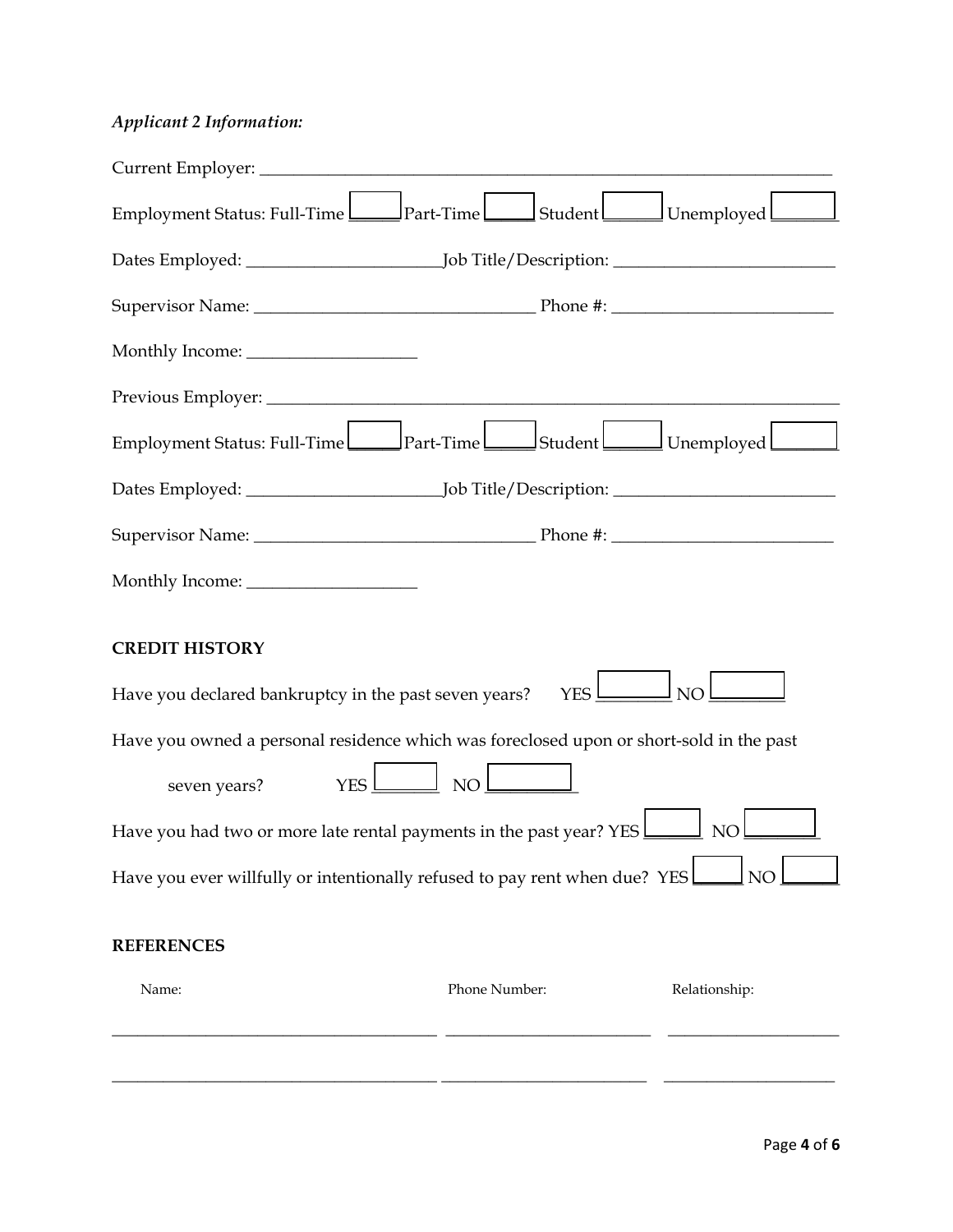#### **VEHICLE INFORMATION**

| Applicant 1:                                                                                             |  |  |
|----------------------------------------------------------------------------------------------------------|--|--|
|                                                                                                          |  |  |
| License Plate State                                                                                      |  |  |
| <b>Applicant 2:</b>                                                                                      |  |  |
|                                                                                                          |  |  |
| License Plate State                                                                                      |  |  |
| <b>ADDITIONAL INFORMATION</b>                                                                            |  |  |
|                                                                                                          |  |  |
|                                                                                                          |  |  |
|                                                                                                          |  |  |
| Please give any additional information that might help Duffield Properties evaluate this<br>application. |  |  |
|                                                                                                          |  |  |

### **AUTHORIZATION AND RELEASE OF INFORMATION**

I understand that as part of the procedure for evaluating this rental application, an investigative consumer report may be prepared and information may be obtained through personal interviews of people that I have listed in this application. This interview may include information related to my character, general reputation, and personal characteristics.

\_\_\_\_\_\_\_\_\_\_\_\_\_\_\_\_\_\_\_\_\_\_\_\_\_\_\_\_\_\_\_\_\_\_\_\_\_\_\_\_\_\_\_\_\_\_\_\_\_\_\_\_\_\_\_\_\_\_\_\_\_\_\_\_\_\_\_\_\_\_\_\_\_\_\_\_\_\_\_\_\_\_\_\_\_

The above information contained in this application is, to the best of my knowledge, true and correct. I understand that false, misleading, or a lack of information may result in the rejection of this application.